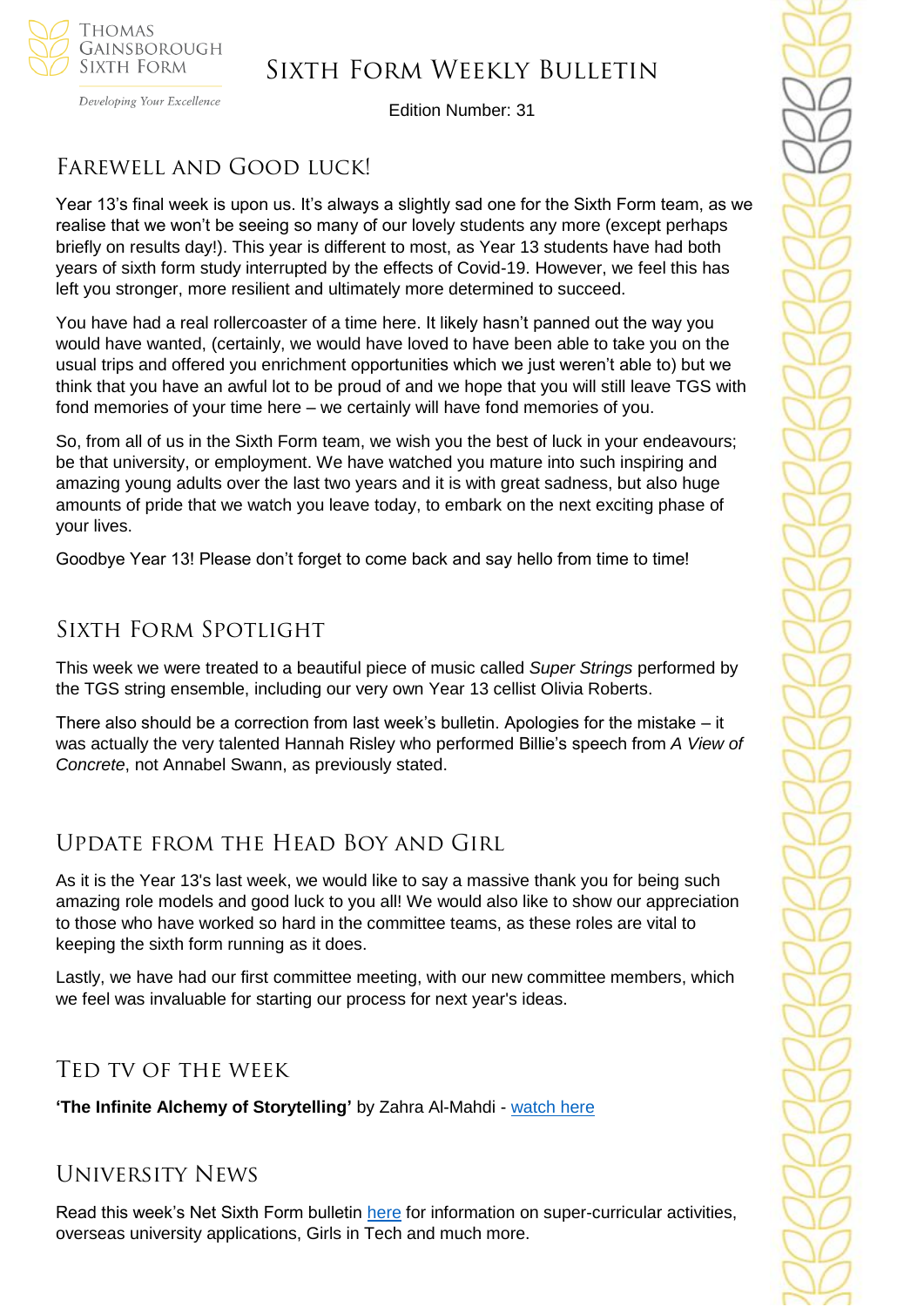

Developing Your Excellence

# Sixth Form Weekly Bulletin

Edition Number: 31

#### **Swansea University**

#### National Particle Physics Master Class - **Tuesday 8th June 2021** [Sign Up Here](https://www.swansea.ac.uk/physics/particle-physics-masterclass/?utm_campaign=12380421_SCHED_UG_ALL_COS_PHYSICS%20MASTERCLASS%20WEBINAR_20MAY21&utm_medium=email&utm_source=Swansea%20University%20Admin%20Office&dm_i=1SLH,7DCSL,3JEROL,TX390,1&utm_source=Head+of+Sixth+Free+Newsletter&utm_campaign=6b0ba44faa-Student+opportunities+-+24+May+2021&utm_medium=email&utm_term=0_36c44588b4-6b0ba44faa-115737769&mc_cid=6b0ba44faa&mc_eid=51b5a4fd55)

Virtual Open Day– **Saturday 12th June 2021** [Sign Up Here](https://www.swansea.ac.uk/open-days/?utm_campaign=12380421_SCHED_UG_ALL_COS_PHYSICS%20MASTERCLASS%20WEBINAR_20MAY21&utm_medium=email&utm_source=Swansea%20University%20Admin%20Office&dm_i=1SLH,7DCSL,3JEROL,TX390,1&utm_source=Head+of+Sixth+Free+Newsletter&utm_campaign=6b0ba44faa-Student+opportunities+-+24+May+2021&utm_medium=email&utm_term=0_36c44588b4-6b0ba44faa-115737769&mc_cid=6b0ba44faa&mc_eid=51b5a4fd55)

#### **University of East Anglia**

UEA's [Preparing for University MOOC](https://www.uea.ac.uk/study/information-for/young-people/preparing-for-university-mooc) is a free online course that introduces the key skills you'll need for your studies, helping you to get ahead before you even arrive at university. You'll hear what lecturers have to say about the skills people normally excel at, and the ones they struggle with. Plus, you'll get an inside scoop from students about how to adjust to a university learning environment.

You can start at a time that suits you and at the end of each week, you'll receive a summary of key skills which you can refer back to when you start university. You'll also get the chance to interact with other people on the course via discussion boards.

Our new [undergraduate guide for 2022 entry](https://www.uea.ac.uk/documents/20142/1686066/uea_undergraduate_entry_guide_2022-23.pdf/d9fdf807-fc81-5609-40bf-8d9104699ed2?t=1616086381349) has arrived! Students can order a hard copy of the guide at: [www.uea.ac.uk/study/prospectuses-and-brochures](https://www.uea.ac.uk/study/prospectuses-and-brochures)

#### **University College Colchester Virtual Event - Wednesday 16th June, 6pm**

Our virtual event provides the perfect opportunity to speak directly to tutors from the comfort of home. Learn more about how our degrees, supported by industry related expertise, provides valued qualifications, offering a learning experience which is second to none.

We have a wide choice of programmes available for you to choose from, covering a diverse range of popular and contemporary subjects. We offer a unique learning experience, with technical and theoretical teaching embedded in our flexible full-time and part-time foundation and honours degree programmes, together with HNC/Ds, higher apprenticeships and postgraduate qualifications.

#### [Book Your Place](https://www.colchester.ac.uk/ucc-virtual-open-event/?mc_cid=f600481d85&mc_eid=57ab836060)

#### [University College Colchester Prospectus 2022-2023](https://www.colchester.ac.uk/ucc-2022-23-prospectus/?mc_cid=f600481d85&mc_eid=57ab836060)

#### **Cambridge University Foundation Year**

The launch of the Cambridge Foundation Year will open up Cambridge to a new field of candidates and transform lives. Foundation Year Scholars will benefit from our personal approach to teaching and grow in confidence and understanding – and we will benefit from their talent and ideas. [Read the full article here.](https://magazine.alumni.cam.ac.uk/the-cambridge-foundation-year/)

#### **Taster Lectures:**

- **June 8 @ 11:15 - 12:15** Modern Languages: The Art of Translation for Subtitling and Dubbing with Nottingham (KS5) [Find out more »](https://channeltalent.us10.list-manage.com/track/click?u=145837fa6843e0c349598322a&id=d423cebb67&e=155232616c)
- **June 9 @ 16:15 - 17:15** History/Archaeology Archaeological Insights into The Cold War with Nottingham (KS5) [Find out more »](https://channeltalent.us10.list-manage.com/track/click?u=145837fa6843e0c349598322a&id=d2a86d12b3&e=155232616c)
- **June 10 @ 17:00 - 18:00** Before, During and Beyond … Psychology Study & Careers - Aberystwyth (KS4 & KS5) [Find out more »](https://channeltalent.us10.list-manage.com/track/click?u=145837fa6843e0c349598322a&id=01a3321e46&e=155232616c)
- **July 13 @ 13:30 - 14:30** Health & Social Care: Carers & Caring Exploring Generational Differences With BGU (KS5) [Find out more »](https://channeltalent.us10.list-manage.com/track/click?u=145837fa6843e0c349598322a&id=bd575db3aa&e=155232616c)
- **June 14 @ 13:30 - 14:30** Society for Natural Sciences: Using Interdisciplinary Science to Investigate Polluting Chemicals In The Arctic (KS5) [Find out more »](https://channeltalent.us10.list-manage.com/track/click?u=145837fa6843e0c349598322a&id=e17ad56575&e=155232616c)
- **June 14 @ 11:15 - 12:15** Education: The Purpose of Education & What The UK Can Learn From Other Countries with BGU (KS5) [Find out more »](https://channeltalent.us10.list-manage.com/track/click?u=145837fa6843e0c349598322a&id=699f393ffc&e=155232616c)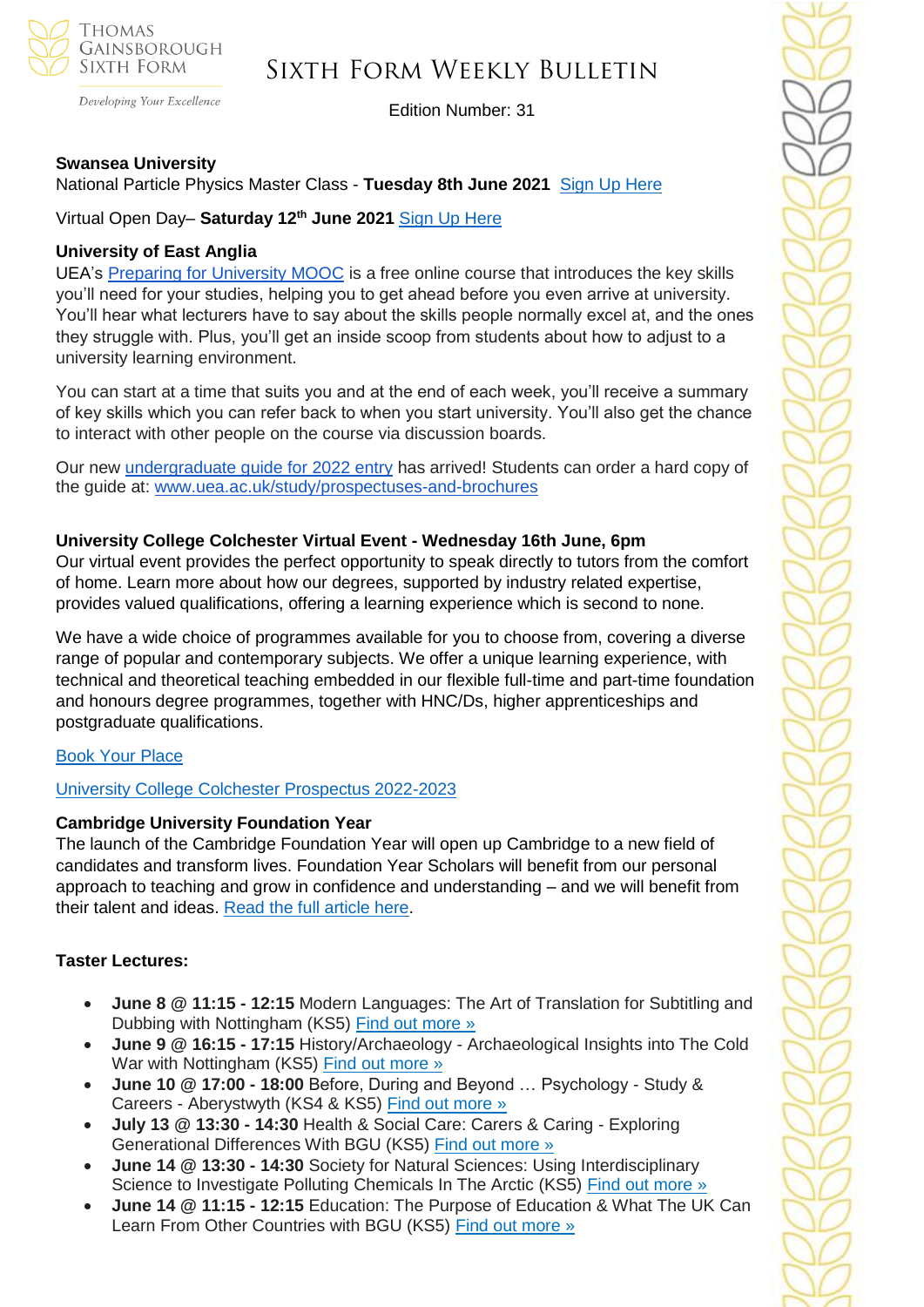

#### Developing Your Excellence

# Sixth Form Weekly Bulletin

Edition Number: 31

- **June 16 @ 11:15 - 12:15** Mathematics: The Secret of Imaginary Numbers With BGU (KS5) [Find out more »](https://channeltalent.us10.list-manage.com/track/click?u=145837fa6843e0c349598322a&id=5f3ffdca87&e=155232616c)
- **June 16 @ 14:15 - 15:15** Religious Education: Religion & The Environment with BGU (KS4 & KS5) [Find out more »](https://channeltalent.us10.list-manage.com/track/click?u=145837fa6843e0c349598322a&id=add6de3937&e=155232616c)
- **June 17 @ 14:15 - 15:15** Drama: Outdoor Arts Being Spectacular With BGU (KS5) [Find out more »](https://channeltalent.us10.list-manage.com/track/click?u=145837fa6843e0c349598322a&id=8511f5345f&e=155232616c)
- **June 17 @ 17:00 - 18:00** Before, During and Beyond … Physics Study & Careers Aberystwyth (KS4 & KS5) [Find out more »](https://channeltalent.us10.list-manage.com/track/click?u=145837fa6843e0c349598322a&id=3b9e9daf3f&e=ba0e9a2959)
- **June 21 @ 13:30 - 14:30** TESOL/Linguistics/Modern Languages: Motivation To Learn A Language With BGU (KS5) [Find out more »](https://channeltalent.us10.list-manage.com/track/click?u=145837fa6843e0c349598322a&id=bb1e9e9b2f&e=155232616c)
- **June 22 @ 13:30 - 14:30** Counselling/Mental Health/Psychology: Perfectionism With BGU (KS5) [Find out more »](https://channeltalent.us10.list-manage.com/track/click?u=145837fa6843e0c349598322a&id=c745656644&e=155232616c)
- **June 22 @ 09:30 - 10:30** insight4me Chemistry Focus on Organic Chemistry with UEA & Nottingham (KS5) [Find out more »](https://channeltalent.us10.list-manage.com/track/click?u=145837fa6843e0c349598322a&id=5f5f269aa7&e=ba0e9a2959)
- **June 23 @ 11:15 - 12:15** English: 'To Tweet, or not to Tweet?' Shakespeare's Plays As Elizabethan Social Networks - BGU (KS5) [Find out more »](https://channeltalent.us10.list-manage.com/track/click?u=145837fa6843e0c349598322a&id=a8a3939364&e=155232616c)
- **June 23 @ 14:15 - 15:15** insight4me Biology Natural Selection Field Research with Surrey & UEA (KS5) [Find out more »](https://channeltalent.us10.list-manage.com/track/click?u=145837fa6843e0c349598322a&id=eb0038d79b&e=ba0e9a2959)
- **June 24 @ 11:15 - 12:15** Music: Exploring Recording Analysis Techniques With BGU (KS5) [Find out more »](https://channeltalent.us10.list-manage.com/track/click?u=145837fa6843e0c349598322a&id=8ca73cd181&e=155232616c)
- **June 24 @ 17:00 - 18:00** Before, During and Beyond … Geography Study & Careers - Aberystwyth (KS4 & KS5) [Find out more »](https://channeltalent.us10.list-manage.com/track/click?u=145837fa6843e0c349598322a&id=09c5a8b01e&e=ba0e9a2959)
- **June 24 @ 17:00 - 18:00** Before, During and Beyond … Biology Cells to Humans Study & Careers - Aberystwyth (KS4 & KS5) [Find out more »](https://channeltalent.us10.list-manage.com/track/click?u=145837fa6843e0c349598322a&id=3c92be5a11&e=ba0e9a2959)

### Careers News

#### **West Suffolk College Apprenticeship Opportunities**

This week's opportunities include: IT Technician x 2, Customer Service & Logistics, Support Worker, PA Administrator, Maintenance, Welder/Fabricator, Building Maintenance, Welder, Groundworker, Sales Purchasing and Ecommerce, Product Genius (Automobile) and Customer Service x 2. For more information [click here](https://apprenticeships.wsc.ac.uk/)

#### **New Virtual Work Experience Opportunities:**

#### **BAM Construction**

Dates: **22nd & 23rd June 2021** Application Deadline: **28th May 2021** [https://http://www.s4snextgen.org/Opportunities/View/id/1800](https://http/www.s4snextgen.org/Opportunities/View/id/1800) [https://http://www.s4snextgen.org/Opportunities/View/id/1801](https://http/www.s4snextgen.org/Opportunities/View/id/1801)

#### **British Army**

Dates: **22nd June & 20th July 2021** Application Deadline: **26th May & 20th June 2021** [https://http://www.s4snextgen.org/Opportunities/View/id/1651](https://http/www.s4snextgen.org/Opportunities/View/id/1651) [https://http://www.s4snextgen.org/Opportunities/View/id/1857](https://http/www.s4snextgen.org/Opportunities/View/id/1857)

#### **Cavendish Nuclear**  Date: **23rd June 2021** Application Deadline: **17th June 2021** [https://http://www.s4snextgen.org/Opportunities/View/id/1673](https://http/www.s4snextgen.org/Opportunities/View/id/1673)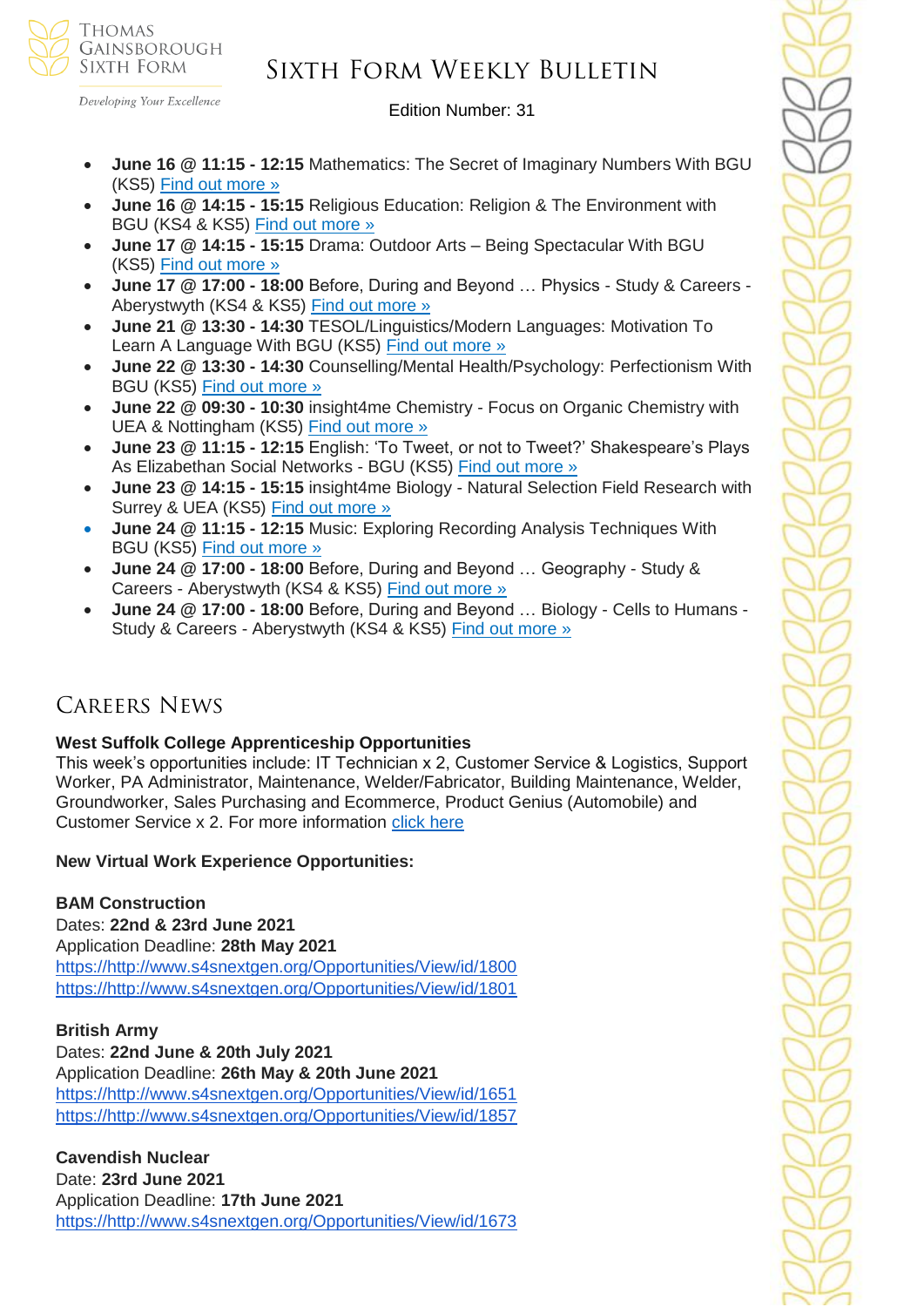

# Sixth Form Weekly Bulletin

Developing Your Excellence

Edition Number: 31

**CBE+** Date: **16th June 2021** Application Deadline: **4th June 2021** [https://http://www.s4snextgen.org/Opportunities/View/id/1621](https://http/www.s4snextgen.org/Opportunities/View/id/1621)

**Corsight AI** Dates: **21st & 23rd June 2021** Application Deadline: **28th May 2021** [https://http://www.s4snextgen.org/Opportunities/View/id/1719](https://http/www.s4snextgen.org/Opportunities/View/id/1719) [https://http://www.s4snextgen.org/Opportunities/View/id/1720](https://http/www.s4snextgen.org/Opportunities/View/id/1720)

**Danny Sullivan Group** Dates: **12th July 2021** Application Deadline: **16th June 2021** [https://http://www.s4snextgen.org/Opportunities/View/id/1889](https://http/www.s4snextgen.org/Opportunities/View/id/1889)

**Cranfield University** Dates: **23rd June 2021** Application Deadline: **7th June 2021** [https://http://www.s4snextgen.org/Opportunities/View/id/1587](https://http/www.s4snextgen.org/Opportunities/View/id/1587)

**DSTL**

Dates:**23rd June 2021** Application Deadline: **4th June 2021** [https://http://www.s4snextgen.org/Opportunities/View/id/1836](https://http/www.s4snextgen.org/Opportunities/View/id/1836)

**Engine**

Dates: **19th July 2021** Application Deadline: **18th June 2021** [https://http://www.s4snextgen.org/Opportunities/View/id/1903](https://http/www.s4snextgen.org/Opportunities/View/id/1903)

**Harper Adams University** Dates: **24th June 2021** Application Deadline: **28th June 2021** [https://http://www.s4snextgen.org/Opportunities/View/id/1773](https://http/www.s4snextgen.org/Opportunities/View/id/1773)

**Johnson Matthey** Dates:**12th July 2021** Application Deadline: **16th June 2021** [https://http://www.s4snextgen.org/Opportunities/View/id/1827](https://http/www.s4snextgen.org/Opportunities/View/id/1827)

**Santander** Dates: **26th July 2021** Application Deadline: **26th June 2021** [https://http://www.s4snextgen.org/Opportunities/View/id/1754](https://http/www.s4snextgen.org/Opportunities/View/id/1754)

**Sopra Steria** Dates: **25th June 2021** Application Deadline: **4th June 2021** [https://http://www.s4snextgen.org/Opportunities/View/id/1793](https://http/www.s4snextgen.org/Opportunities/View/id/1793)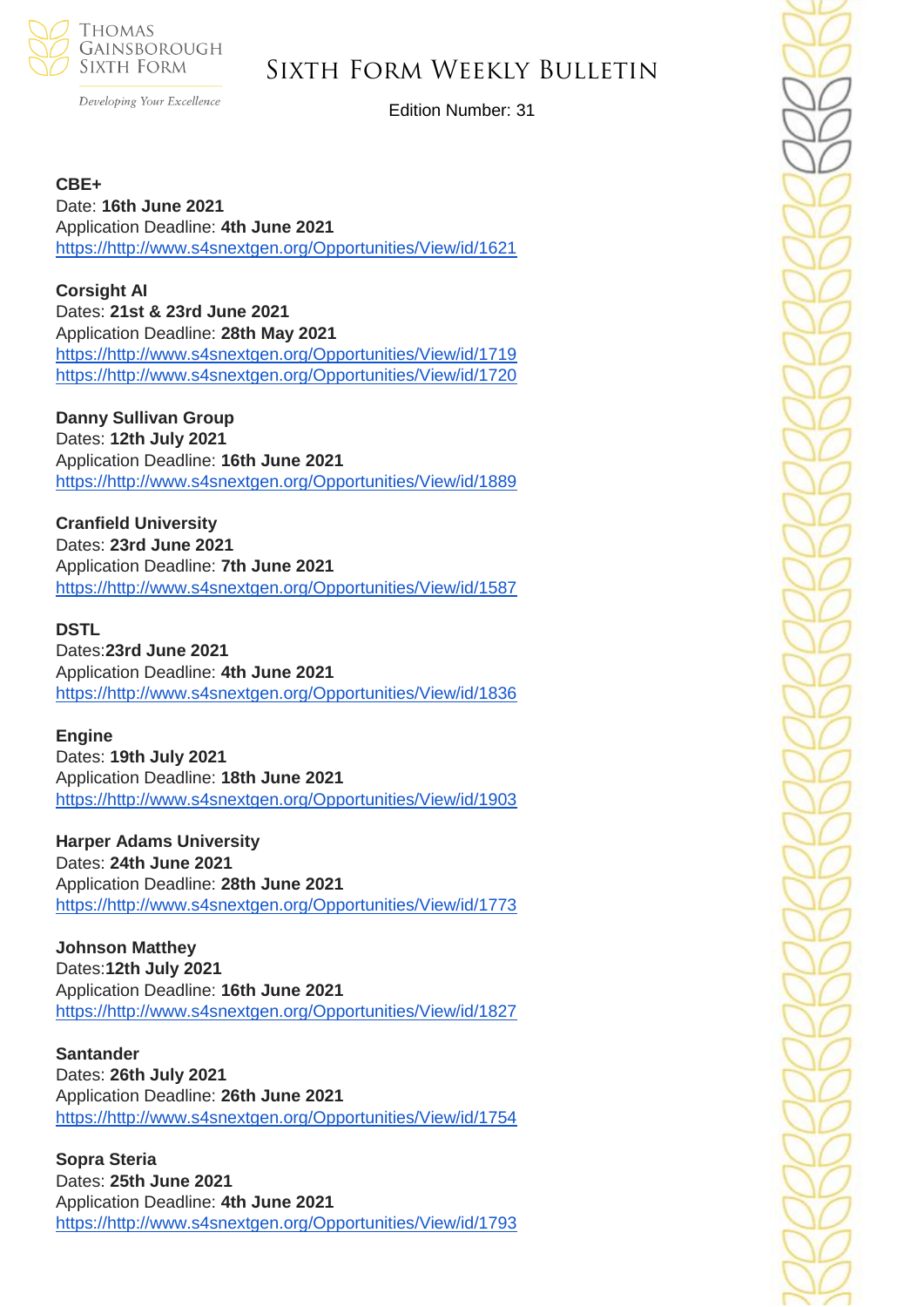

Developing Your Excellence

# Sixth Form Weekly Bulletin

Edition Number: 31

**Wates** Dates: **19th July 2021** Application Deadline: **19th June 2021** [https://http://www.s4snextgen.org/Opportunities/View/id/1883](https://http/www.s4snextgen.org/Opportunities/View/id/1883)

#### **Pearson Business School Virtual Work Experience**

Students will have the opportunity to work with companies including IBM, Bloomberg, L'Oréal, Pearson and the BBC, to boost their employability, build new skills, meet new contacts and start expanding your professional network.

The programme will be packed with helpful talks, insightful challenges and Q&A sessions, so you can get the best advice from people working in industry today.

This is an exciting opportunity for students to boost the impact your CV will have on future employers. A FREE event tailored to help you land your first job. Don't miss out. [Book now!](https://www.pearsoncollegelondon.ac.uk/pearson-business-school/visit-us/events/virtual-work-experience.html?utm_source=unitasterdays&utm_medium=email&utm_content=virtualworkexperience2021_launch)

### **Wednesday 7th - Thursday 8th July, 12:00PM – 4:00PM.**

#### **Speakers for Schools Weekly Broadcasts:**

#### **Tues 8th June 10-11am - Penguin Talk: Why Books Create Belonging, Hafsa Zayyan & Zawe Ashton (Lit in Colour)**

Dispute resolution lawyer and winner of the inaugural #Merky Books New Writers' Prize, Hafsa Zayyan, joins author, actress, playwright and director, Zawe Ashton to discuss why young people should have access to books that both reflect their world and expose them to the experiences of others.

To register for this event, please email [charlotte.stringfellow@speakersforschools.org](mailto:charlotte.stringfellow@speakersforschools.org)

#### **Mon 14th June 10-11am - Elma Murray, Chair, Young Scot & Interim Chair, Accounts Commission for Scotland**

Join us for a broadcast with Elma Murray OBE who will be speaking about the importance of young people having a voice. Elma is passionate about the vital role of public sector services to support local people and the most vulnerable in our communities. She has a specific focus on transformation, young people and children's services, wellbeing and inclusive growth.

To register for this event, please email [charlotte.stringfellow@speakersforschools.org](mailto:charlotte.stringfellow@speakersforschools.org)

#### **Mon 14th June 2-3pm - Moving The Needle panel event with Julie Weir, Label Head at Music for Nations, Sony Music, Silvia Montello, Head of Operations, Audio Network; Co-Founder & Director of #remarQabl and Karen Emanuel, CEO of Key Production Group (physical production)**

Are you interested in finding out about what it is like to work in the music industry? Find out about the range of roles on offer in the music industry! Join us for a panel event with Julie Weir, Label Head at Music for Nations, Sony Music, Silvia Montello, Head of Operations, Audio Network; Co-Founder & Director of #remarQabl and Karen Emanuel, CEO of Key Production Group (physical production).

To register for this event, please email [charlotte.stringfellow@speakersforschools.org](mailto:charlotte.stringfellow@speakersforschools.org)